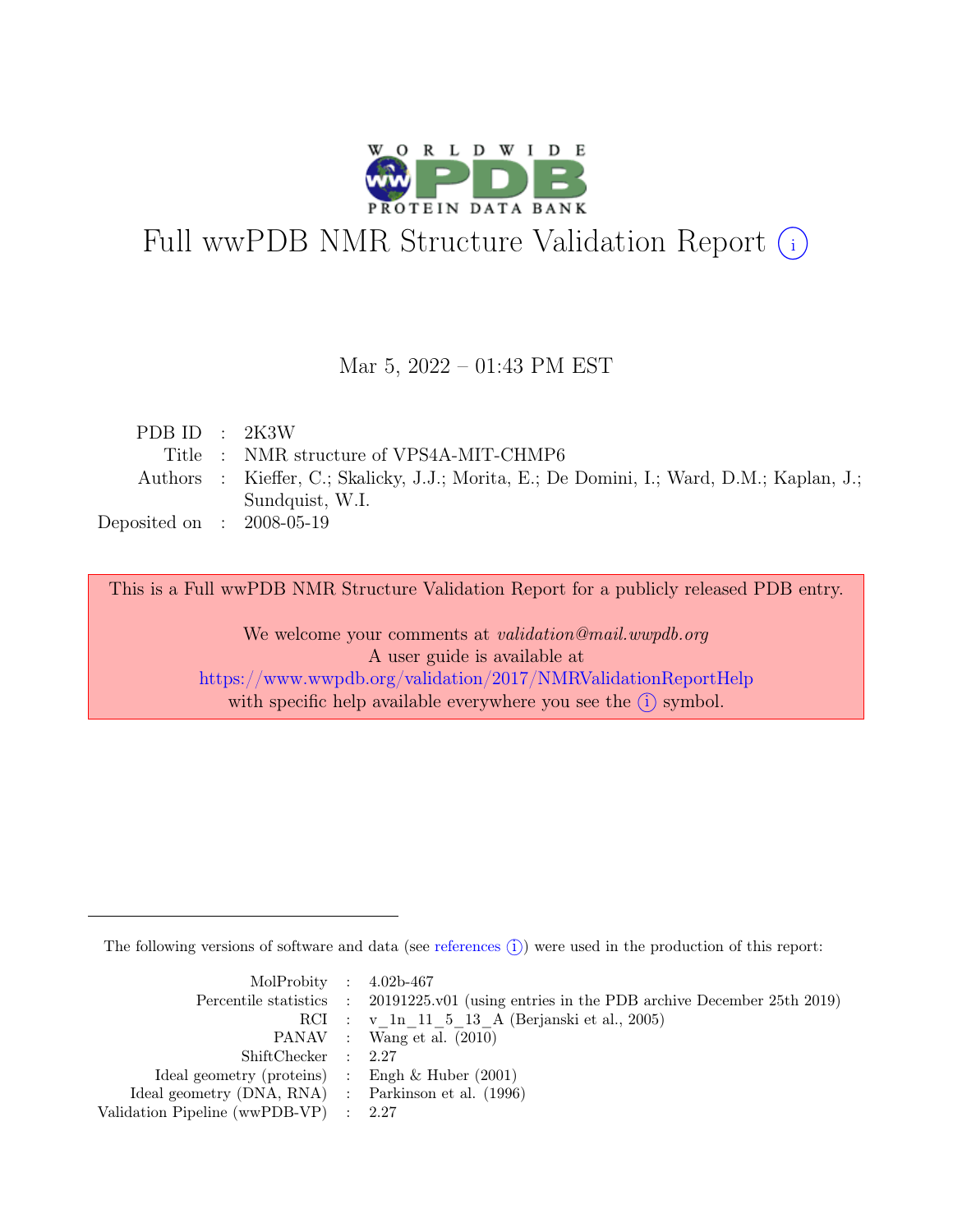## 1 Overall quality at a glance  $(i)$

The following experimental techniques were used to determine the structure: SOLUTION NMR

The overall completeness of chemical shifts assignment was not calculated.

Percentile scores (ranging between 0-100) for global validation metrics of the entry are shown in the following graphic. The table shows the number of entries on which the scores are based.



| Metric                | Whole archive | NMR archive   |
|-----------------------|---------------|---------------|
|                       | $(\#Entries)$ | $(\#Entries)$ |
| Clashscore            | 158937        | 12864         |
| Ramachandran outliers | 154571        | 11451         |
| Sidechain outliers    | 154315        | 11428         |

The table below summarises the geometric issues observed across the polymeric chains and their fit to the experimental data. The red, orange, yellow and green segments indicate the fraction of residues that contain outliers for  $>=$  3, 2, 1 and 0 types of geometric quality criteria. A cyan segment indicates the fraction of residues that are not part of the well-defined cores, and a grey segment represents the fraction of residues that are not modelled. The numeric value for each fraction is indicated below the corresponding segment, with a dot representing fractions  $\langle=5\%$ 

| Mol | $Chain \mid Length$ |     | Quality of chain |     |     |     |     |
|-----|---------------------|-----|------------------|-----|-----|-----|-----|
|     |                     |     | 55%              |     | 21% | 11% | 13% |
|     | 16                  | 19% | 6%               | 50% |     |     | 25% |

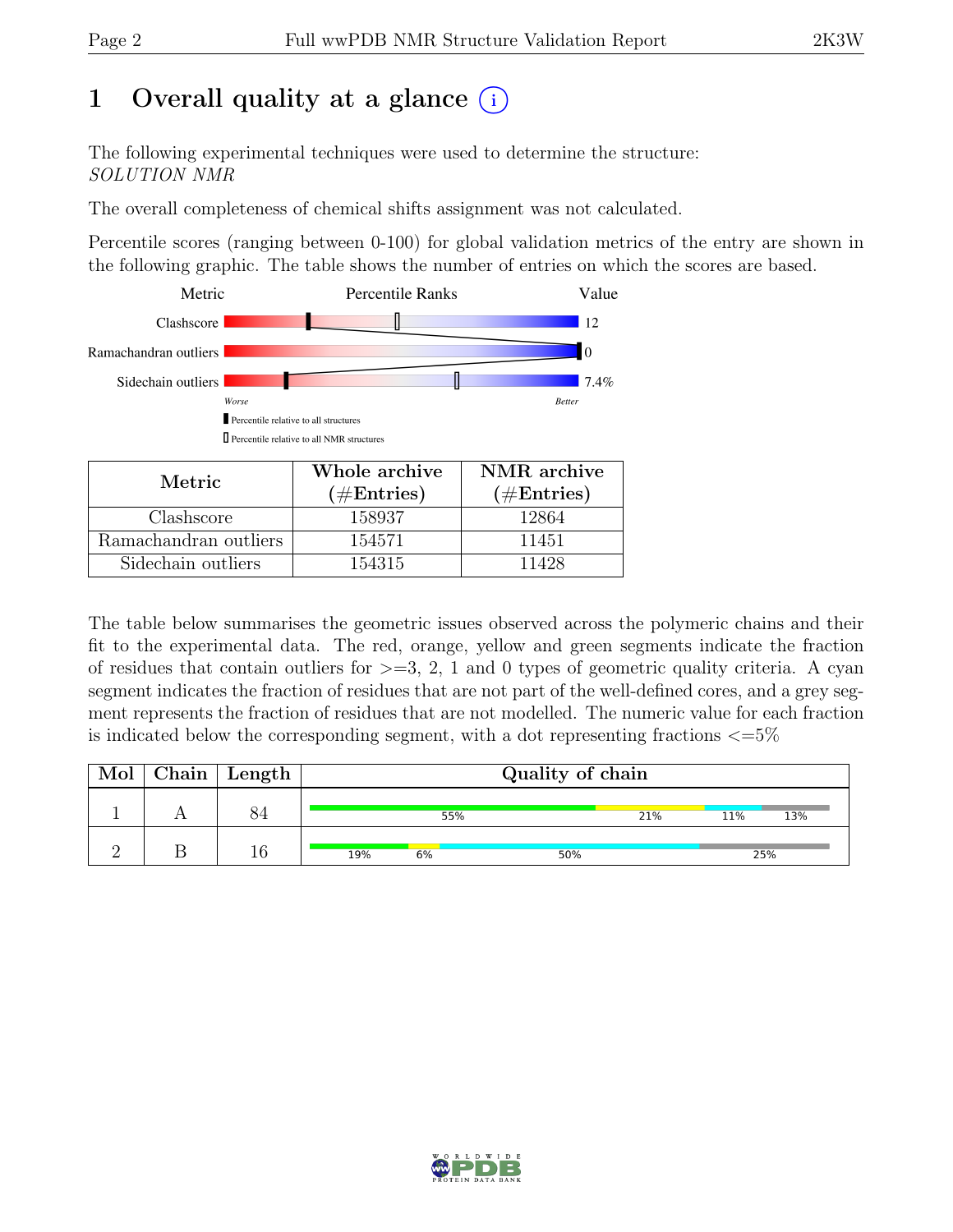## 2 Ensemble composition and analysis  $(i)$

This entry contains 20 models. Model 2 is the overall representative, medoid model (most similar to other models). The authors have identified model 1 as representative, based on the following criterion: lowest energy.

The following residues are included in the computation of the global validation metrics.

| Well-defined (core) protein residues      |                   |               |                                  |  |  |  |
|-------------------------------------------|-------------------|---------------|----------------------------------|--|--|--|
| Well-defined core   Residue range (total) |                   |               | Backbone RMSD (Å)   Medoid model |  |  |  |
|                                           | A:4-A:44,         | $A:52-A:74$ , | $0.09\,$                         |  |  |  |
|                                           | $B:171-B:174(68)$ |               |                                  |  |  |  |

Ill-defined regions of proteins are excluded from the global statistics.

Ligands and non-protein polymers are included in the analysis.

The models can be grouped into 4 clusters and 3 single-model clusters were found.

| Cluster number        | Models                     |
|-----------------------|----------------------------|
|                       | 2, 3, 6, 7, 10, 12, 13, 15 |
|                       | 1, 9, 17                   |
|                       | 14, 16, 19                 |
|                       | 8, 11, 18                  |
| Single-model clusters | 4:5:20                     |

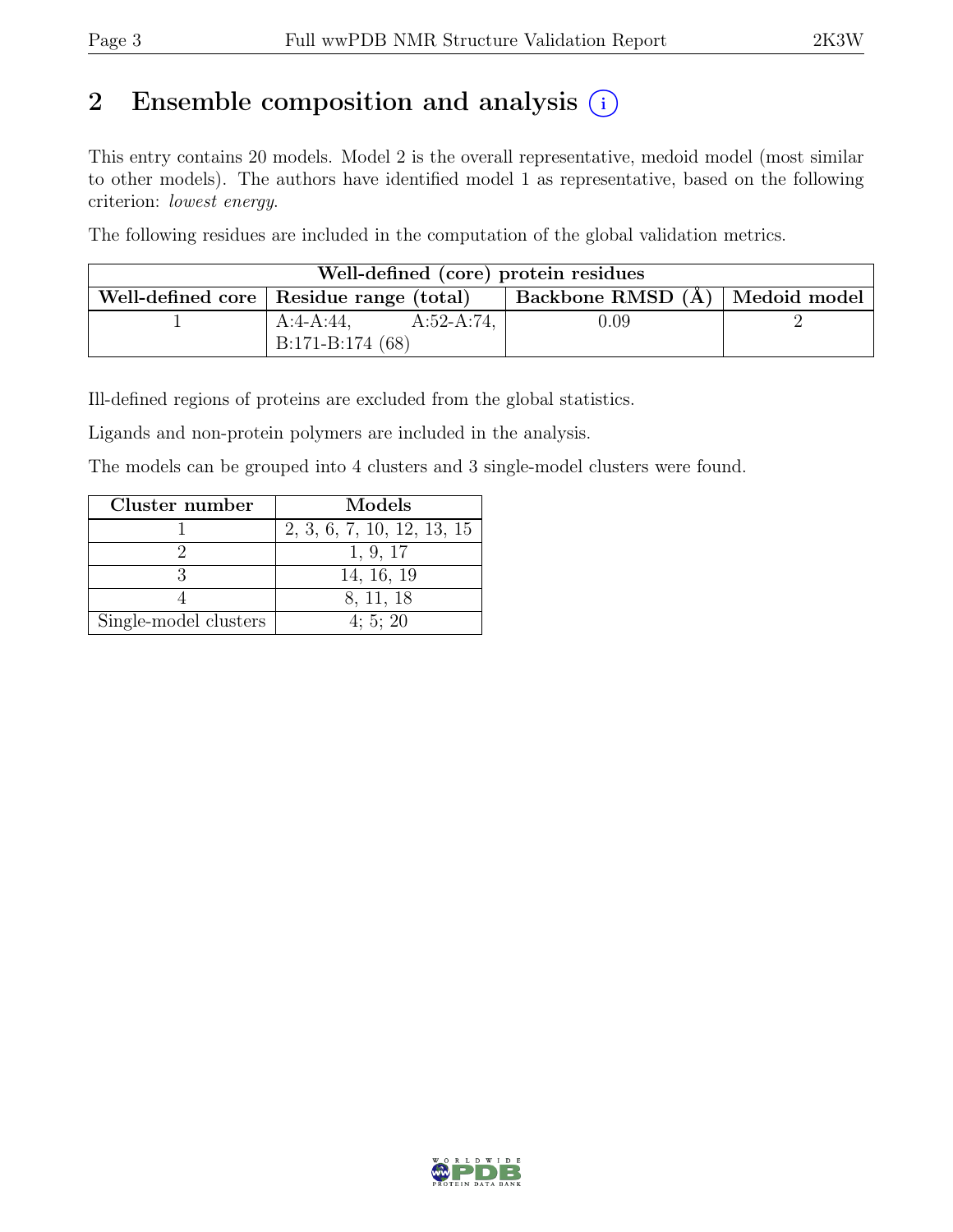## 3 Entry composition (i)

There are 2 unique types of molecules in this entry. The entry contains 1403 atoms, of which 706 are hydrogens and 0 are deuteriums.

• Molecule 1 is a protein called Vacuolar protein sorting-associating protein 4A.

| Mol | Chain Residues | Atoms          |     |     |     | <b>Trace</b> |  |  |
|-----|----------------|----------------|-----|-----|-----|--------------|--|--|
|     | הי             | $_{\rm Total}$ |     |     |     |              |  |  |
|     | ιU             | 1218           | 383 | 613 | 105 | 116          |  |  |

• Molecule 2 is a protein called Charged multivesicular body protein 6.

|  | Mol   Chain   Residues | Atoms |    |       |      | race |  |
|--|------------------------|-------|----|-------|------|------|--|
|  |                        | Total |    | $C-H$ |      |      |  |
|  |                        | 185   | 61 | 93    | - 12 |      |  |

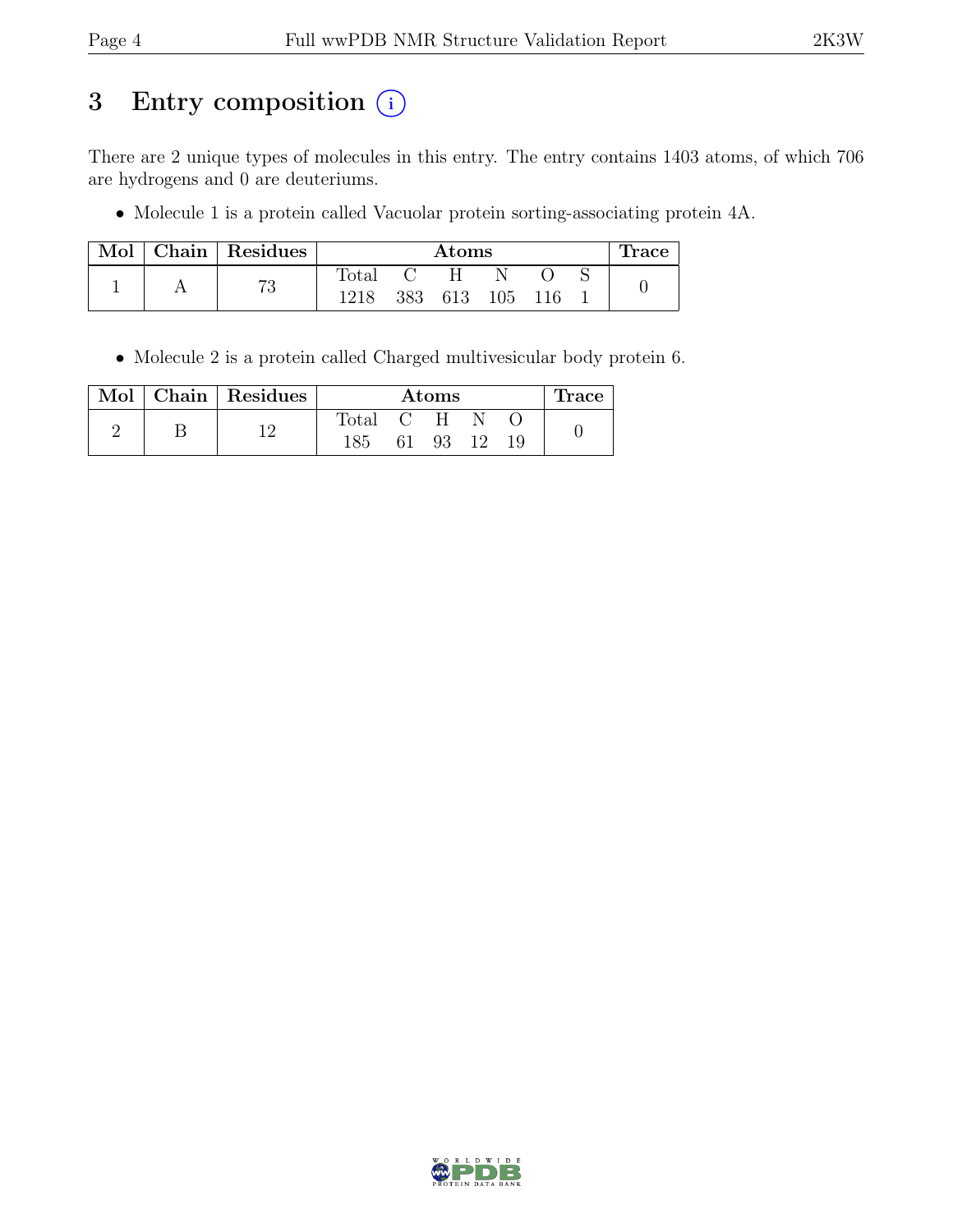## 4 Residue-property plots (i)

### <span id="page-4-0"></span>4.1 Average score per residue in the NMR ensemble

These plots are provided for all protein, RNA, DNA and oligosaccharide chains in the entry. The first graphic is the same as shown in the summary in section 1 of this report. The second graphic shows the sequence where residues are colour-coded according to the number of geometric quality criteria for which they contain at least one outlier: green  $= 0$ , yellow  $= 1$ , orange  $= 2$  and red  $=$ 3 or more. Stretches of 2 or more consecutive residues without any outliers are shown as green connectors. Residues which are classified as ill-defined in the NMR ensemble, are shown in cyan with an underline colour-coded according to the previous scheme. Residues which were present in the experimental sample, but not modelled in the final structure are shown in grey.

• Molecule 1: Vacuolar protein sorting-associating protein  $4A$ 



### 4.2 Scores per residue for each member of the ensemble

Colouring as in section [4.1](#page-4-0) above.

#### 4.2.1 Score per residue for model 1



• Molecule 2: Charged multivesicular body protein 6



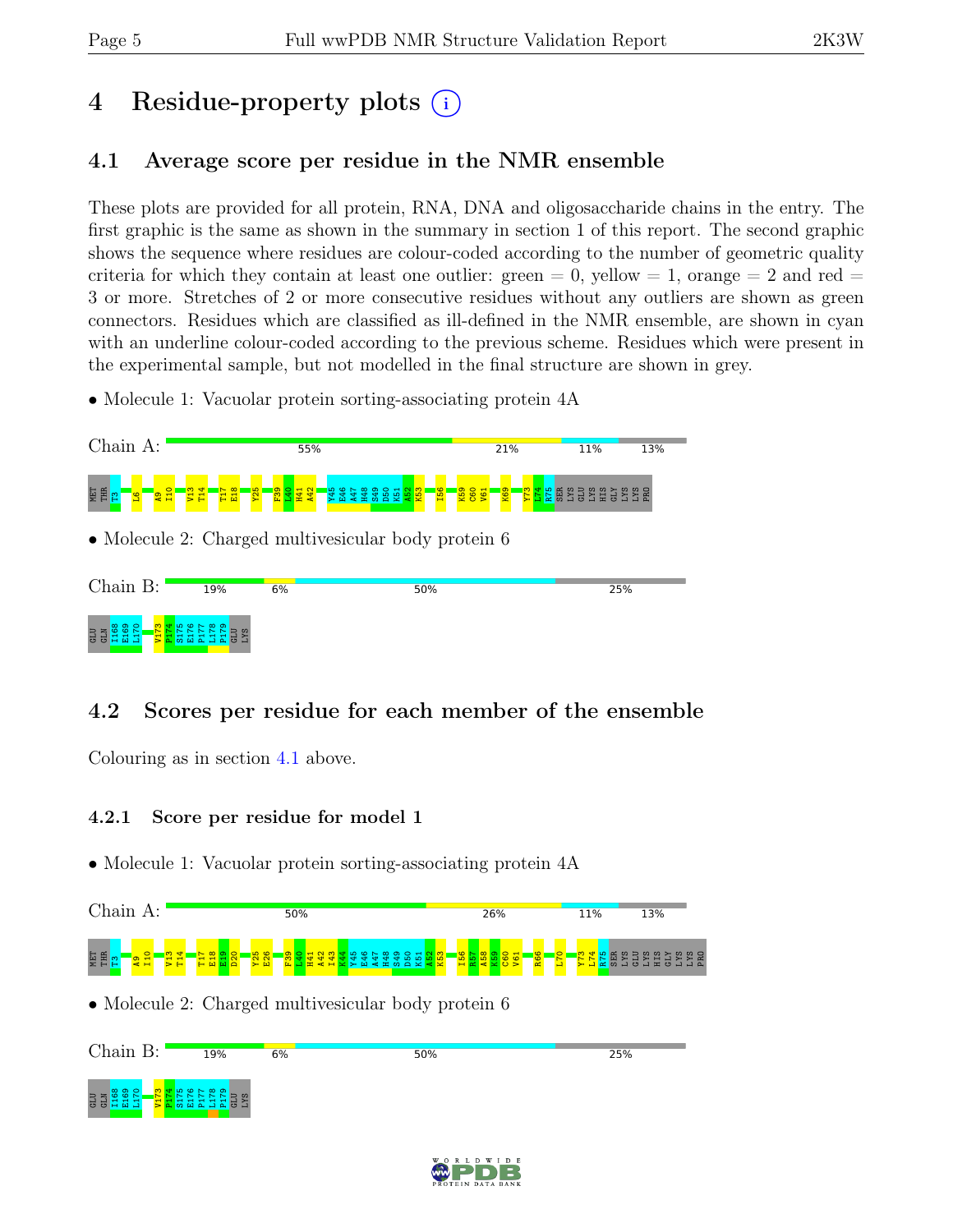#### 4.2.2 Score per residue for model 2 (medoid)

• Molecule 1: Vacuolar protein sorting-associating protein 4A



#### 4.2.3 Score per residue for model 3

• Molecule 1: Vacuolar protein sorting-associating protein 4A



• Molecule 2: Charged multivesicular body protein 6



#### 4.2.4 Score per residue for model 4



```
Chain B:25%
12%
        12%
                             50%
```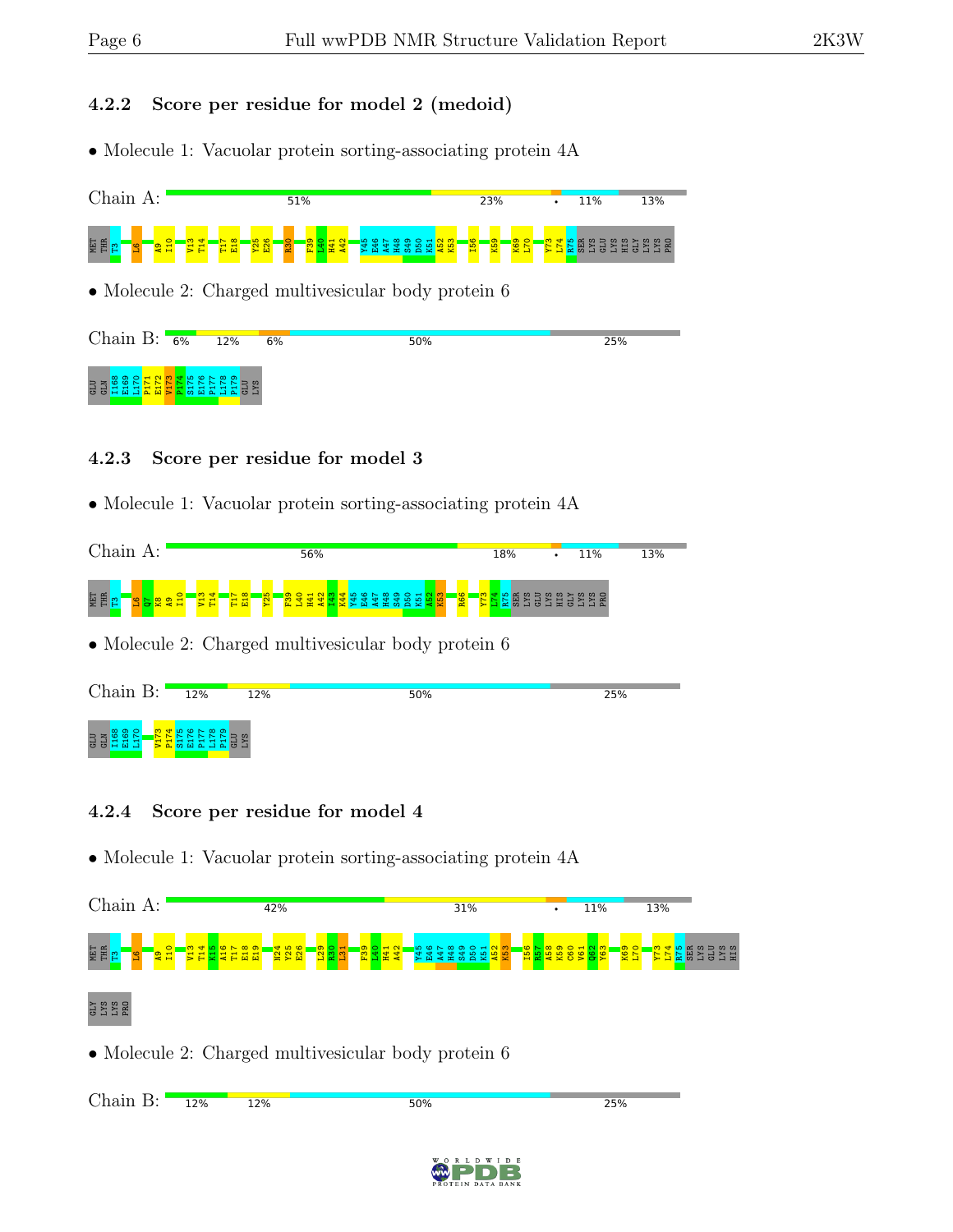

#### 4.2.5 Score per residue for model 5

• Molecule 1: Vacuolar protein sorting-associating protein 4A

| $\cap$                                               | 49%      | 24%      | 11%             | 13%                                                                  |
|------------------------------------------------------|----------|----------|-----------------|----------------------------------------------------------------------|
| NET<br>THR<br><b>SC</b><br><b>CHI</b><br>ത<br>얊<br>н | $\sigma$ | <b>O</b> | $\infty$<br>စ္က | $\Omega$ $\Omega$<br>œ<br><b>CO</b><br>m<br>$\overline{5}$<br>晨<br>븅 |

• Molecule 2: Charged multivesicular body protein 6



#### 4.2.6 Score per residue for model 6

• Molecule 1: Vacuolar protein sorting-associating protein 4A



• Molecule 2: Charged multivesicular body protein 6



#### 4.2.7 Score per residue for model 7

**19%** 

• Molecule 1: Vacuolar protein sorting-associating protein 4A



50%

• Molecule 2: Charged multivesicular body protein 6

Chain B: 6%



25%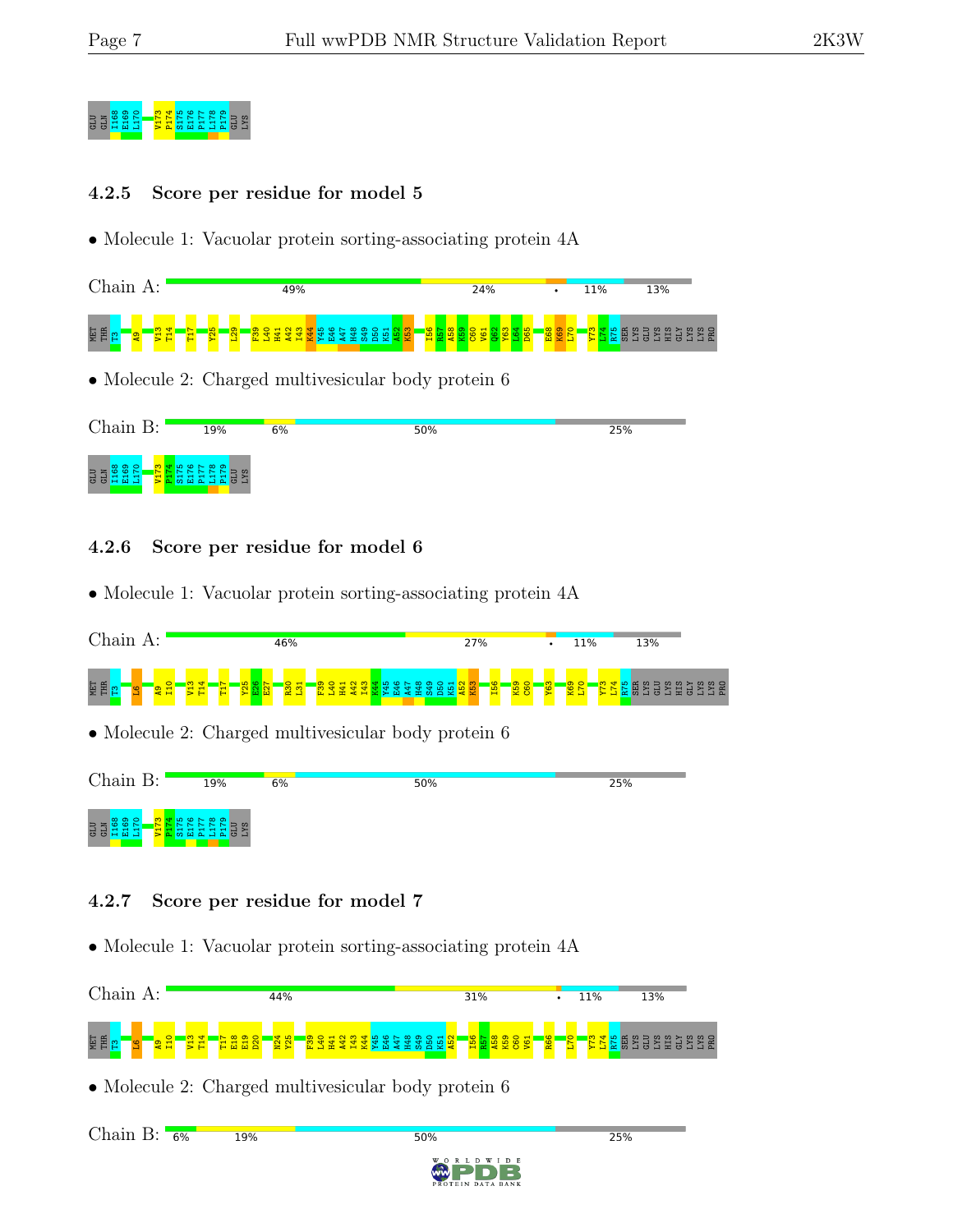## g<br>Glan Benedict Information<br>Blan Blan Blan Blan Blan Street

#### 4.2.8 Score per residue for model 8

• Molecule 1: Vacuolar protein sorting-associating protein 4A

| $\gamma$ hain<br>Α:                          | 55%               | 20%            | 13%<br>11% |
|----------------------------------------------|-------------------|----------------|------------|
| NET<br>THR<br>m<br>₩<br>굡<br>57<br><u>.,</u> | $\bullet$<br>- 19 | 8 <sup>o</sup> | 農<br>冨     |

• Molecule 2: Charged multivesicular body protein 6

| Chain B:                                                   | 12% | 12% | 50% | 25% |
|------------------------------------------------------------|-----|-----|-----|-----|
| $\circ$ $\circ$ $\circ$<br><b>ATD</b><br>CTD<br><b>COL</b> |     |     |     |     |

#### 4.2.9 Score per residue for model 9

• Molecule 1: Vacuolar protein sorting-associating protein 4A



• Molecule 2: Charged multivesicular body protein 6



#### 4.2.10 Score per residue for model 10

• Molecule 1: Vacuolar protein sorting-associating protein 4A



50%

• Molecule 2: Charged multivesicular body protein 6

Chain B: 12% **12%** 



25%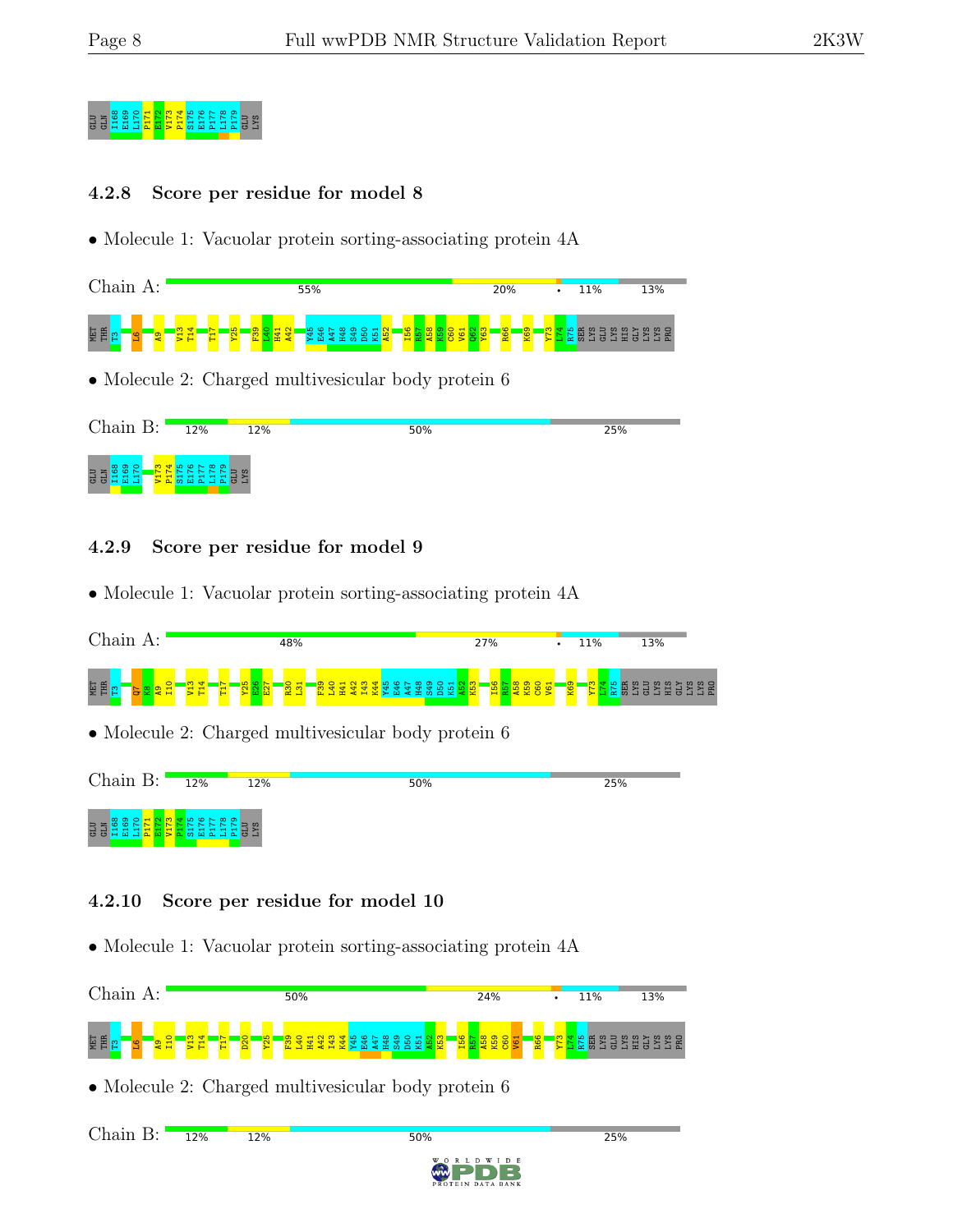## g<br>Glan Benedict Information<br>Bland Bland Bland Bland Bland Bland Bland Bland Bland Bland Bland Bland Bland Bland B

#### 4.2.11 Score per residue for model 11

• Molecule 1: Vacuolar protein sorting-associating protein 4A

| Chain<br>А:                  | 54%               | 20%            | 13%<br>11%                       |
|------------------------------|-------------------|----------------|----------------------------------|
| <b>MET</b><br>$\infty$<br>/单 | മ<br>-<br>o.<br>. | က<br>စ္ကာ<br>- | $\omega$ $\Omega$<br>븝<br>氏<br>局 |

• Molecule 2: Charged multivesicular body protein 6

| Chain B:                                               | 19% | 6% | 50% | 25% |
|--------------------------------------------------------|-----|----|-----|-----|
| $\infty$<br>$\circ$<br><b>ATD</b><br>CTD<br><b>COL</b> |     |    |     |     |

#### 4.2.12 Score per residue for model 12

• Molecule 1: Vacuolar protein sorting-associating protein 4A



• Molecule 2: Charged multivesicular body protein 6



#### 4.2.13 Score per residue for model 13

• Molecule 1: Vacuolar protein sorting-associating protein 4A



W I D E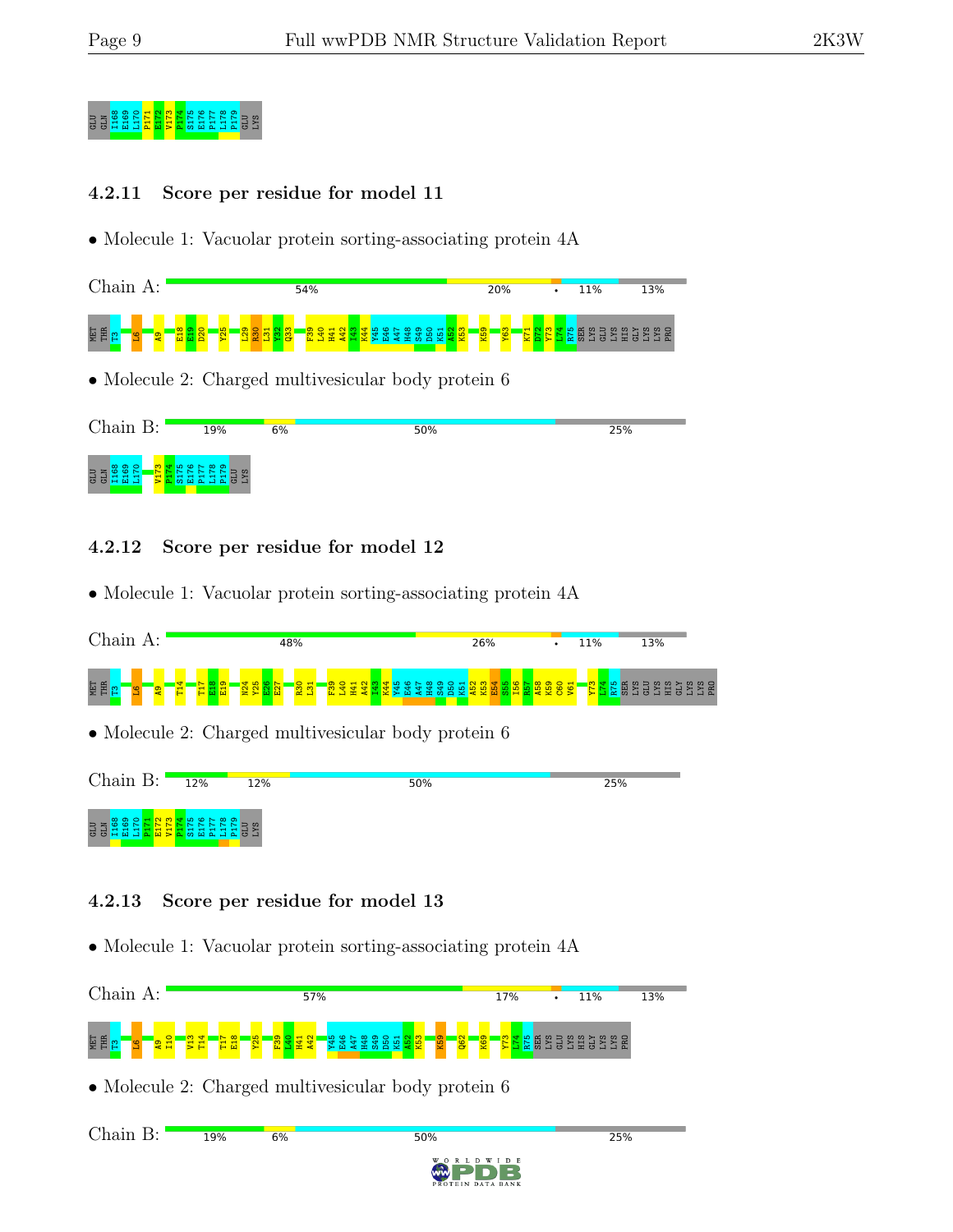

#### 4.2.14 Score per residue for model 14

• Molecule 1: Vacuolar protein sorting-associating protein 4A



| Chain B: | 12% | 12% | 50% | 25% |
|----------|-----|-----|-----|-----|
| P.<br>튱  |     |     |     |     |

#### 4.2.15 Score per residue for model 15

• Molecule 1: Vacuolar protein sorting-associating protein 4A



• Molecule 2: Charged multivesicular body protein 6



#### 4.2.16 Score per residue for model 16



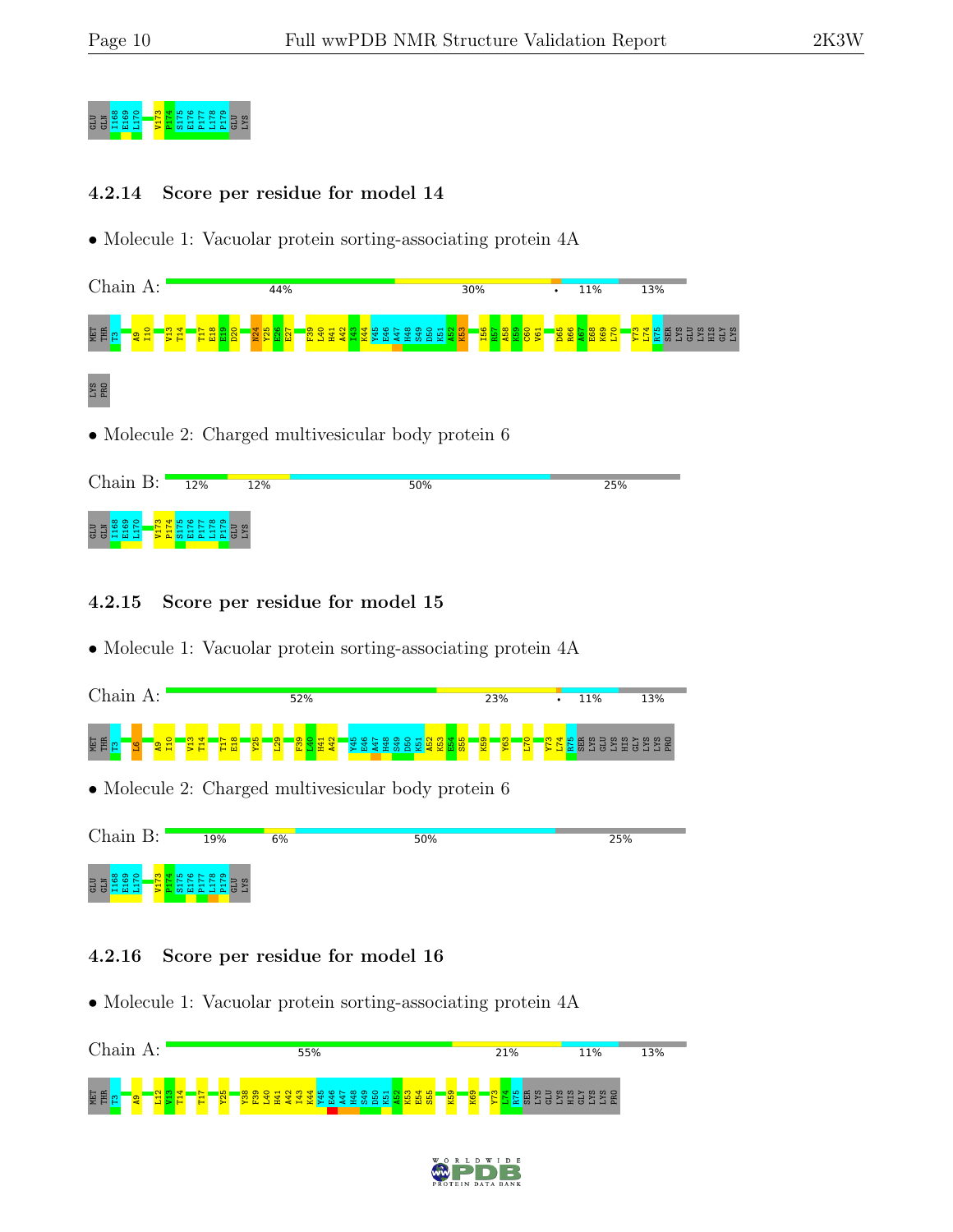• Molecule 2: Charged multivesicular body protein 6



#### 4.2.17 Score per residue for model 17

• Molecule 1: Vacuolar protein sorting-associating protein 4A



| Chain $B:$        | 12% | 12% | 50% | 25% |
|-------------------|-----|-----|-----|-----|
| <b>GLN</b><br>GLN |     |     |     |     |

#### 4.2.18 Score per residue for model 18

• Molecule 1: Vacuolar protein sorting-associating protein 4A



• Molecule 2: Charged multivesicular body protein 6



#### 4.2.19 Score per residue for model 19

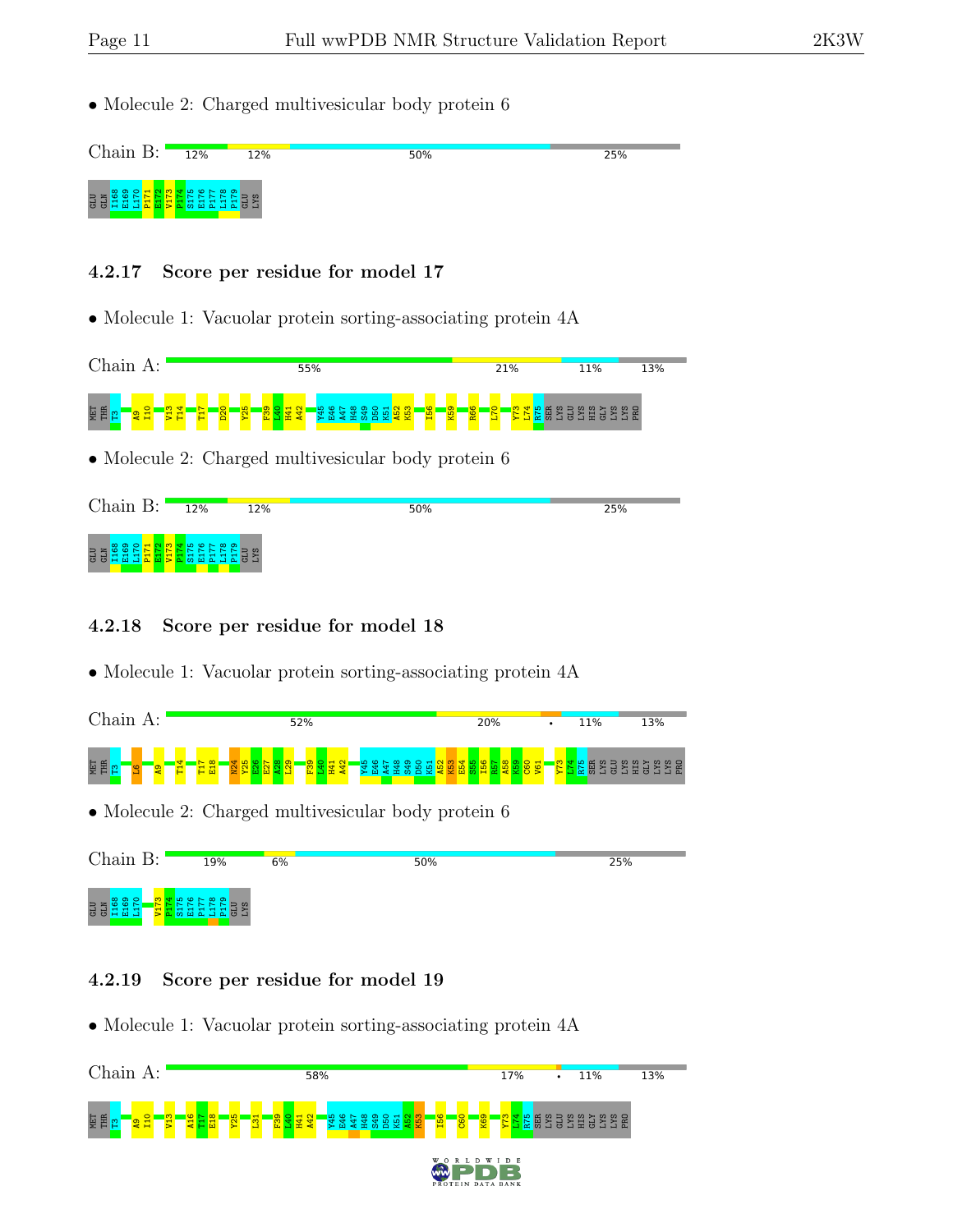• Molecule 2: Charged multivesicular body protein 6



#### 4.2.20 Score per residue for model 20



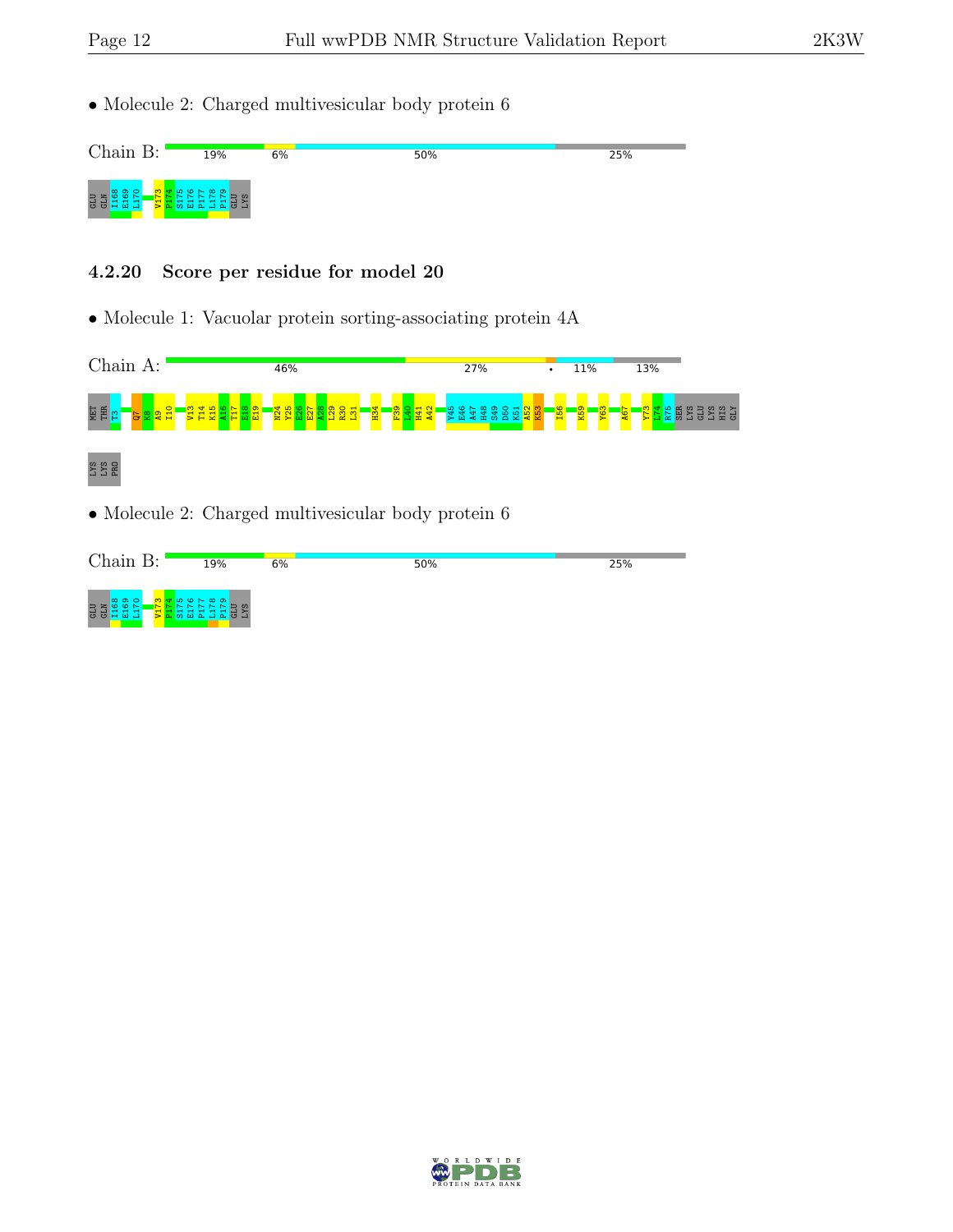## 5 Refinement protocol and experimental data overview  $(i)$

The models were refined using the following method: simulated annealing.

Of the 20 calculated structures, 20 were deposited, based on the following criterion: structures with the lowest energy.

The following table shows the software used for structure solution, optimisation and refinement.

| Software name   Classification |                                         | Version |
|--------------------------------|-----------------------------------------|---------|
| X-PLOR NIH                     | structure solution $\vert 2.19 \rangle$ |         |
| X-PLOR NIH                     | refinement                              | 2.19    |
| <b>CYANA</b>                   | structure solution                      | 21      |

No chemical shift data was provided.

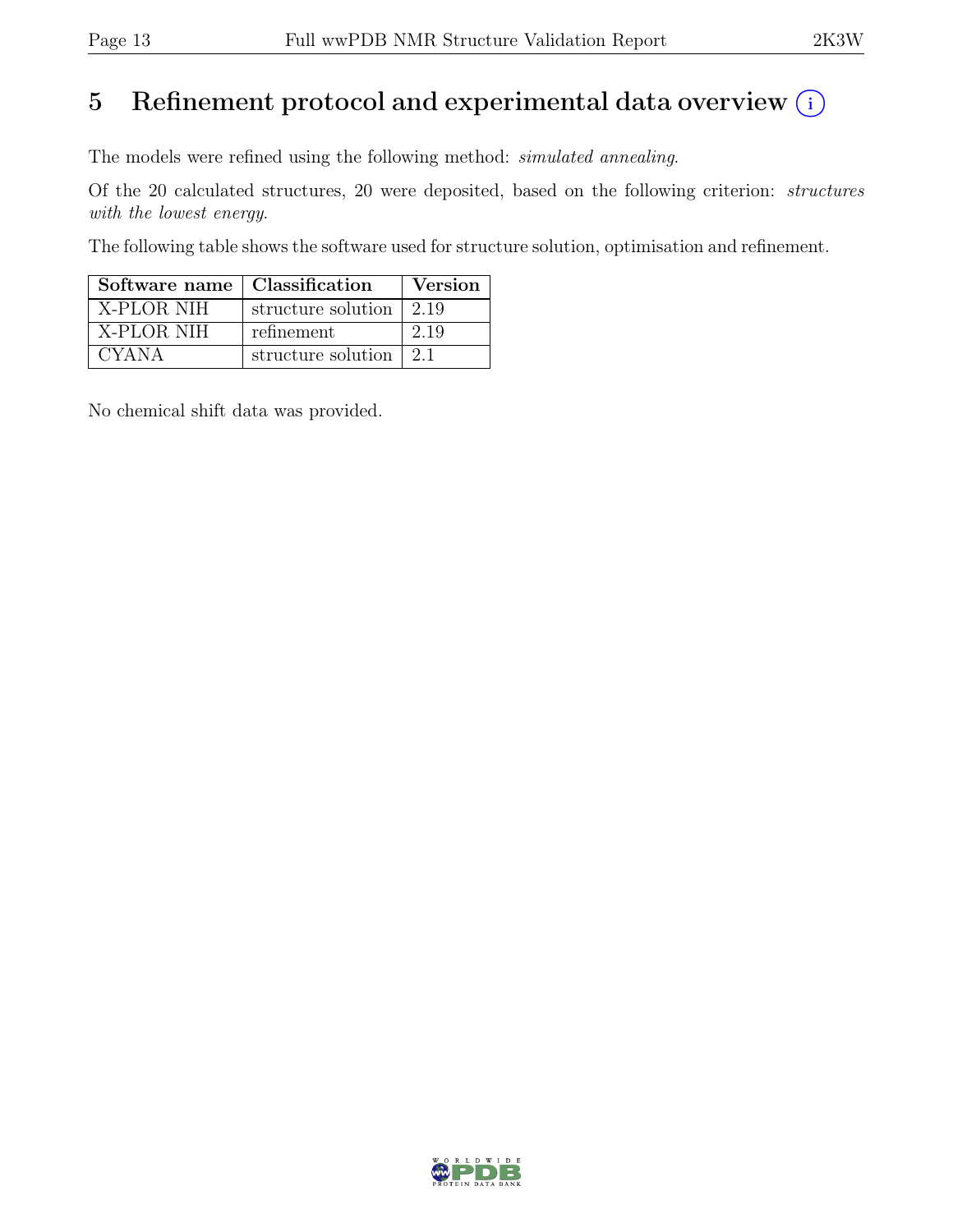## 6 Model quality  $(i)$

## 6.1 Standard geometry  $(i)$

There are no covalent bond-length or bond-angle outliers.

There are no bond-length outliers.

There are no bond-angle outliers.

There are no chirality outliers.

There are no planarity outliers.

### 6.2 Too-close contacts  $(i)$

In the following table, the Non-H and H(model) columns list the number of non-hydrogen atoms and hydrogen atoms in each chain respectively. The H(added) column lists the number of hydrogen atoms added and optimized by MolProbity. The Clashes column lists the number of clashes averaged over the ensemble.

| Mol |       | Chain   Non-H   $H(model)$   $H(added)$   Clashes |       |      |
|-----|-------|---------------------------------------------------|-------|------|
|     | 528   |                                                   | 54    | 14±3 |
|     | 30    | 29                                                | 29    |      |
|     | 11160 | 1440                                              | 11400 |      |

The all-atom clashscore is defined as the number of clashes found per 1000 atoms (including hydrogen atoms). The all-atom clashscore for this structure is 12.

All unique clashes are listed below, sorted by their clash magnitude.

| Atom-1           | Atom-2             | $Clash(\AA)$ | Distance(A) | Models         |                |
|------------------|--------------------|--------------|-------------|----------------|----------------|
|                  |                    |              |             | Worst          | Total          |
| 1: A:40: LEU:O   | 1:A:44:LYS:HG3     | 0.76         | 1.81        | 3              | 9              |
| 1: A:65:ASP:O    | 1: A:68: GLU: HG3  | 0.74         | 1.82        | 14             | $\overline{2}$ |
| 1: A:30: ARG:NH1 | 1:A:31:LEU:HD21    | 0.67         | 2.04        | 11             | 1              |
| 1:A:13:VAL:HG21  | 1: A:63:TYR:CE1    | 0.66         | 2.25        | 5              | 3              |
| 1:A:40:LEU:HD13  | 1:A:43:ILE:HD11    | 0.65         | 1.68        | 6              | 1              |
| 1: A:25:TYR:CG   | 1: A:73: TYR:OH    | 0.63         | 2.52        | 7              | 20             |
| 1:A:13:VAL:HG21  | 1: A:63:TYR:CZ     | 0.61         | 2.30        | $\overline{4}$ | 5              |
| 1: A:58: ALA:O   | 1: A:61: VAL: HG12 | 0.60         | 1.95        | 10             | 10             |
| 1: A:25:TYR:CD2  | 1: A:73: TYR:OH    | 0.58         | 2.56        | 10             | 20             |
| 1: A:53:LYS:H    | 1: A:53: LYS: NZ   | 0.58         | 1.97        | 3              | 1              |
| 1:A:53:LYS:HZ2   | 1: A:53:LYS:N      | 0.58         | 1.96        | 3              | 1              |
| 1: A: 10: ILE: O | 1:A:13:VAL:HG12    | 0.57         | 2.00        | 17             | 14             |
| 1:A:9:ALA:HB1    | 1: A:39: PHE:CD2   | 0.57         | 2.35        | 16             | 20             |

Continued on next page...

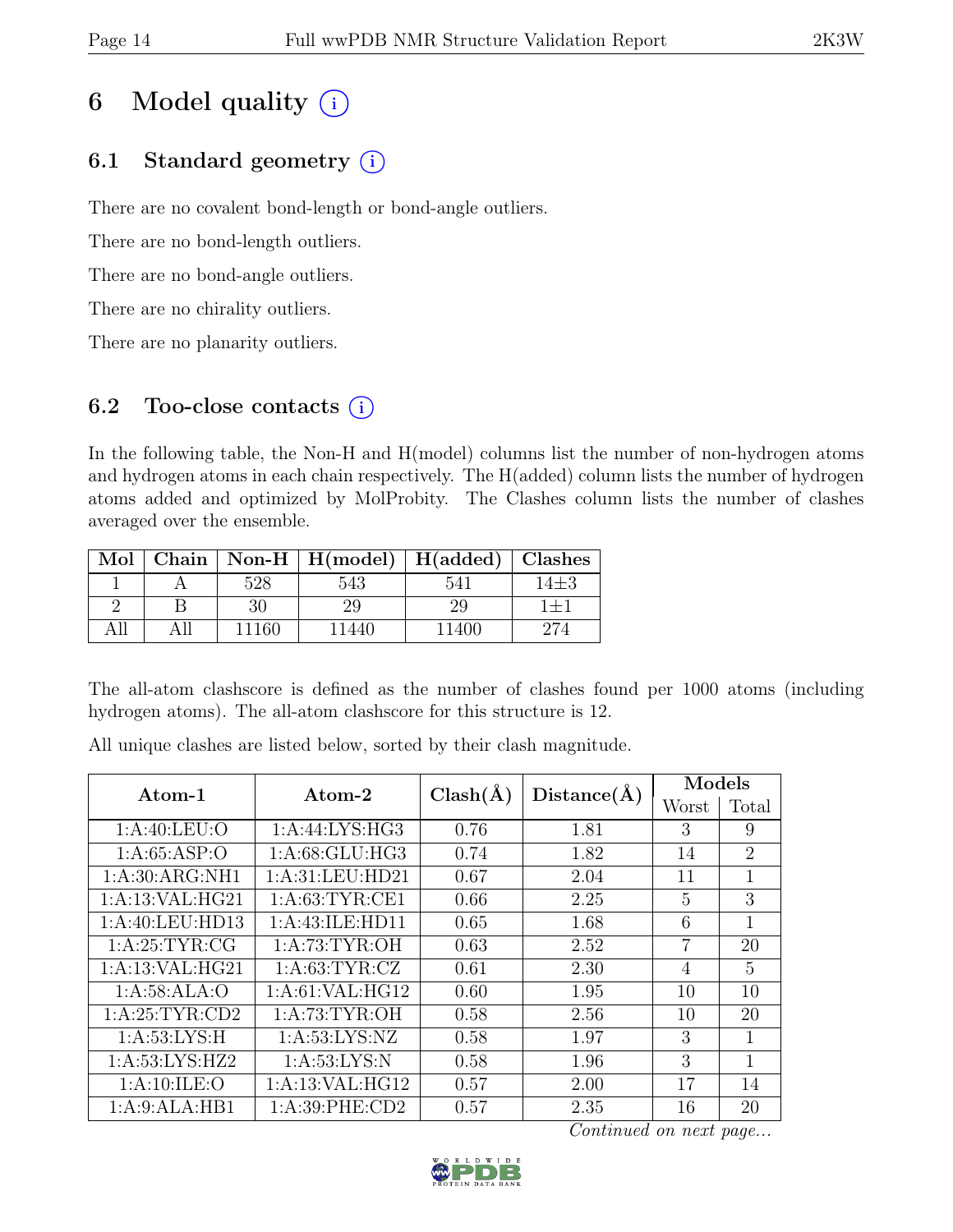| Continued from previous page  |                  |              |                   | Models           |                |
|-------------------------------|------------------|--------------|-------------------|------------------|----------------|
| Atom-1                        | Atom-2           | $Clash(\AA)$ | Distance(A)       | Worst            | Total          |
| 1: A:59: LYS: NZ              | 1: A:63: TYR:OH  | 0.57         | 2.38              | 11               | $\overline{2}$ |
| 1:A:24:ASN:ND2                | 1:A:27:GLU:OE1   | 0.56         | 2.39              | 18               | $\overline{2}$ |
| 1: A:40: LEU:O                | 1: A:44: LYS: CG | 0.55         | 2.55              | $\overline{5}$   | $\mathbf{1}$   |
| 1:A:19:GLU:OE1                | 1:A:24:ASN:ND2   | 0.55         | 2.40              | 20               | $\overline{3}$ |
| 1: A:53: LYS: NZ              | 1: A:53:LYS:N    | 0.54         | 2.56              | 3                | $\mathbf{1}$   |
| 1: A:27: GLU:O                | 1: A:30: ARG:HG2 | 0.54         | $\overline{2.03}$ | $\boldsymbol{9}$ | $\overline{3}$ |
| 1:A:14:THR:O                  | 1:A:17:THR:OG1   | 0.53         | 2.25              | $\sqrt{2}$       | 18             |
| 1: A:56: ILE: O               | 1: A:60: CYS:SG  | 0.53         | 2.66              | 6                | 12             |
| 1: A:70: LEU:O                | 1:A:74:LEU:HD12  | 0.53         | 2.02              | $6\,$            | $8\,$          |
| 1:A:73:TYR:CD1                | 1: A:73:TYR:C    | 0.53         | 2.82              | $\overline{4}$   | 19             |
| 1:A:20:ASP:OD2                | 1:A:66:ARG:NH2   | 0.52         | 2.42              | 17               | $\overline{5}$ |
| 1: A:6: LEU:O                 | 1:A:6:LEU:HD13   | 0.52         | 2.04              | $\overline{4}$   | 12             |
| 1: A:43: ILE: O               | 1: A:53: LYS: NZ | 0.51         | 2.44              | 9                | 3              |
| 1:A:7:GLN:O                   | 1:A:7:GLN:NE2    | 0.51         | 2.43              | 9                | $\overline{2}$ |
| 1: A:68: GLU:CD               | 1: A:69: LYS: N  | 0.51         | 2.64              | 14               | $\overline{2}$ |
| $1: A:66: \overline{ARG:NH2}$ | 2:B:174:PRO:O    | 0.51         | 2.44              | 14               | $\overline{2}$ |
| 1: A:26: GLU:O                | 1: A:30: ARG:NE  | 0.50         | 2.42              | $\overline{2}$   | $\mathbf 1$    |
| 1: A:68: GLU:CG               | 1: A:69: LYS:N   | 0.49         | 2.74              | 14               | $\overline{2}$ |
| 1: A:69: LYS: HB2             | 1:A:69:LYS:HZ3   | 0.49         | 1.67              | $\overline{5}$   | $\mathbf{1}$   |
| 1: A:59: LYS: NZ              | 2:B:171:PRO:O    | 0.49         | 2.41              | $\boldsymbol{9}$ | 6              |
| 1:A:66:ARG:NH1                | 2:B:174:PRO:O    | 0.48         | 2.46              | $\overline{7}$   | $\overline{2}$ |
| 1:A:13:VAL:CG2                | 1: A:63:TYR:CE1  | 0.48         | 2.97              | $\overline{5}$   | $\mathbf{1}$   |
| 1:A:30:ARG:NH1                | 1:A:31:LEU:CD2   | 0.48         | 2.73              | 11               | $\mathbf{1}$   |
| 1: A:66: ARG: CZ              | 2:B:174:PRO:O    | 0.48         | 2.61              | 8                | $\mathbf{1}$   |
| 1: A:73:TYR:C                 | 1: A:73:TYR:CD1  | 0.48         | 2.86              | 18               | $\mathbf{1}$   |
| 1:A:58:ALA:O                  | 1: A:61: VAL:CG1 | 0.47         | 2.63              | 14               | $\overline{8}$ |
| 1: A:31: LEU:CD1              | 1: A:31: LEU: N  | 0.47         | 2.77              | $\overline{4}$   | $\mathbf 1$    |
| $1: A:59: LY\overline{S:HZ1}$ | 1:A:62:GLN:CD    | 0.46         | 2.12              | 13               | $\mathbf 1$    |
| 1: A:17:THR:HG22              | 2:B:174:PRO:HD3  | 0.46         | 1.87              | 4                | $\mathbf{1}$   |
| 1:A:7:GLN:CD                  | 1: A: 7: GLN: C  | 0.46         | 2.74              | 9                | $\overline{2}$ |
| 1:A:52:ALA:O                  | 1:A:56:ILE:HG12  | 0.45         | 2.11              | 20               | $\overline{6}$ |
| 1:A:30:ARG:HH11               | 1: A:31: LEU:CD2 | 0.45         | 2.23              | 11               | 1              |
| 1: A:54: GLU:CG               | 1: A: 55: SER: N | 0.45         | 2.79              | 16               | $\mathbf{1}$   |
| 1: A:27: GLU:O                | 1: A:31: LEU:CD2 | 0.45         | 2.64              | 20               | $\mathbf{1}$   |
| 1:A:29:LEU:CD1                | 1:A:67:ALA:O     | 0.45         | 2.65              | 20               | $\mathbf{1}$   |
| 1:A:40:LEU:CD2                | 1: A:40: LEU: N  | 0.45         | 2.79              | 6                | 1              |
| 1: A:59: LYS: NZ              | 2:B:172:GLU:OE1  | 0.45         | 2.50              | 12               | 1              |
| 1:A:31:LEU:HD22               | 1: A:31: LEU: N  | 0.44         | 2.27              | 20               | $\mathbf{1}$   |
| 1: A:30: ARG: CG              | 1: A:31: LEU: N  | 0.44         | 2.80              | $9\phantom{.0}$  | 3              |
| 1:A:13:VAL:CG1                | 1:A:14:THR:N     | 0.44         | $2.81\,$          | 17               | $\overline{3}$ |
| 1: A:30: ARG:O                | 1:A:34:HIS:ND1   | 0.44         | 2.51              | 20               | $\mathbf{1}$   |

Continued from previous page...

Continued on next page...

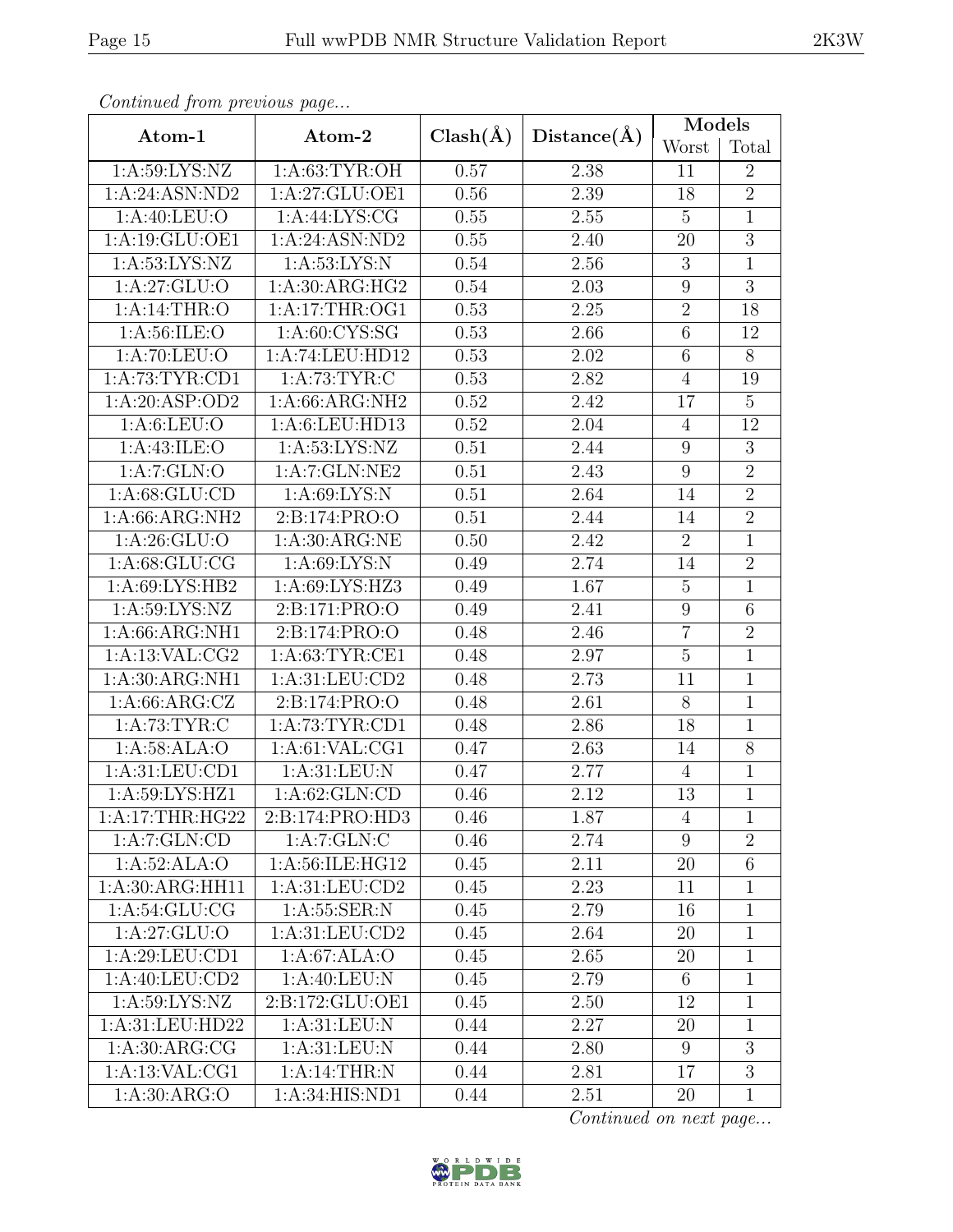|                    |                      | $Clash(\AA)$ | Distance(A) | Models         |                |
|--------------------|----------------------|--------------|-------------|----------------|----------------|
| Atom-1             | $\rm{Atom}\text{-}2$ |              |             | Worst          | Total          |
| 1:A:16:ALA:HB2     | 1: A:31: LEU:HB3     | 0.43         | 1.89        | 19             | $\overline{2}$ |
| 1:A:9:ALA:HB1      | 1: A:39: PHE:CE2     | 0.43         | 2.49        | $\overline{2}$ | 3              |
| 1: A:29: LEU: HD11 | 1:A:71:LYS:HB2       | 0.42         | 1.90        | 11             | 1              |
| 1: A:25:TYR:CB     | 1:A:74:LEU:HD11      | 0.42         | 2.45        | 7              | 4              |
| 1:A:12:LEU:CD1     | 1: A:38:TYR:CD2      | 0.42         | 3.03        | 16             | 1              |
| 1: A:66: ARG:CD    | 1: A:69: LYS: HZ2    | 0.41         | 2.28        | 8              | 1              |
| 1: A:66: ARG:NE    | 1: A:69: LYS: HZ2    | 0.41         | 2.13        | 8              | 1              |
| 1: A: 19: GLU: OE1 | 1:A:24:ASN:CB        | 0.41         | 2.68        | 4              | 1              |
| 1: A:40: LEU:O     | 1: A: 43: ILE: CG1   | 0.41         | 2.69        | $\overline{7}$ | $\overline{4}$ |
| 1:A:29:LEU:CD2     | 1: A: 33: GLN: NE2   | 0.41         | 2.83        | 11             | 1              |
| 1: A:59: LYS: CG   | 1: A:63:TYR:CE2      | 0.41         | 3.04        | 6              | 1              |
| 1:A:69:LYS:HG3     | 1: A:70: LEU: N      | 0.41         | 2.31        | 5              | 1              |
| 2:B:172:GLU:OE2    | 2: B: 173: VAL: O    | 0.41         | 2.38        | $\overline{2}$ | 1              |
| 1: A:59: LYS: NZ   | 1: A:62: GLN:OE1     | 0.40         | 2.36        | 13             | 1              |

Continued from previous page...

### 6.3 Torsion angles  $(i)$

#### 6.3.1 Protein backbone  $(i)$

In the following table, the Percentiles column shows the percent Ramachandran outliers of the chain as a percentile score with respect to all PDB entries followed by that with respect to all NMR entries. The Analysed column shows the number of residues for which the backbone conformation was analysed and the total number of residues.

| Mol | Chain | Analysed<br>Favoured |                    | Allowed                      | Outliers              | Percentiles                  |  |
|-----|-------|----------------------|--------------------|------------------------------|-----------------------|------------------------------|--|
|     |       | $64/84$ (76%)        | $62\pm1(98\pm1\%)$ | $2\pm1(2\pm1\%)$             | $0\pm 0$ $(0\pm 0\%)$ | 100 100                      |  |
|     |       | $4/16$ (25%)         | $4\pm1(92\pm14\%)$ | $0\pm1(8\pm14\%)$ 0±0 (0±0%) |                       | $\mid$ 100 $\mid$ 100        |  |
| All | All   | 1360/2000 (68%)      | 1323 (97%)         | 37 $(3%)$                    | $0(0\%)$              | $\mid$ 100 $\mid$ 100 $\mid$ |  |

There are no Ramachandran outliers.

#### 6.3.2 Protein sidechains  $(i)$

In the following table, the Percentiles column shows the percent sidechain outliers of the chain as a percentile score with respect to all PDB entries followed by that with respect to all NMR entries. The Analysed column shows the number of residues for which the sidechain conformation was analysed and the total number of residues.

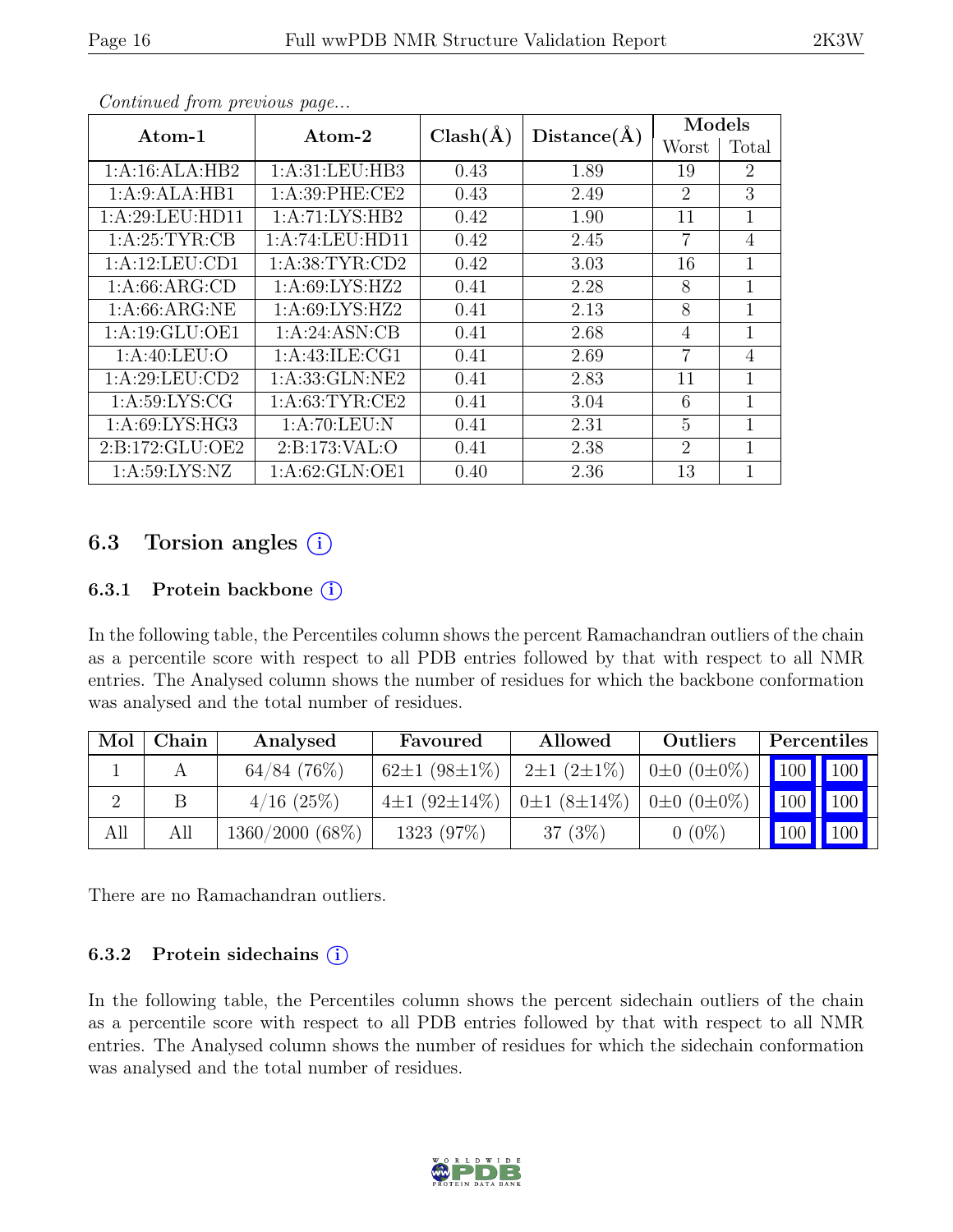| Mol | Chain | Analysed          | Rotameric          | Outliers               | Percentiles |
|-----|-------|-------------------|--------------------|------------------------|-------------|
|     |       | 55/73(75%)        | $52\pm2(94\pm3\%)$ | $3\pm2(6\pm3\%)$       | 171<br>22   |
|     | В     | $4/16$ (25%)      | $3\pm0(75\pm0\%)$  | $1\pm0$ (25 $\pm0\%$ ) | ່າ<br>25    |
| All | All   | $1180/1780(66\%)$ | 1093 (93%)         | 87 (7\%)               | 65          |

All 17 unique residues with a non-rotameric sidechain are listed below. They are sorted by the frequency of occurrence in the ensemble.

| Mol            | Chain            | $\operatorname{Res}% \left( \mathcal{N}\right) \equiv\operatorname{Res}(\mathcal{N}_{0},\mathcal{N}_{0})$ | <b>Type</b>             | Models (Total) |
|----------------|------------------|-----------------------------------------------------------------------------------------------------------|-------------------------|----------------|
| $\overline{2}$ | Β                | 173                                                                                                       | <b>VAL</b>              | 20             |
| $\mathbf{1}$   | $\boldsymbol{A}$ | 53                                                                                                        | <b>LYS</b>              | 14             |
| $\mathbf{1}$   | $\mathbf{A}$     | 6                                                                                                         | <b>LEU</b>              | 12             |
| $\mathbf{1}$   | $\mathbf{A}$     | 18                                                                                                        | GLU                     | 11             |
| $\mathbf 1$    | $\overline{A}$   | 69                                                                                                        | <b>LYS</b>              | 8              |
| $\mathbf{1}$   | А                | 29                                                                                                        | <b>LEU</b>              | 4              |
| $\mathbf 1$    | А                | 59                                                                                                        | <b>LYS</b>              | 3              |
| $\mathbf{1}$   | $\boldsymbol{A}$ | $26\,$                                                                                                    | <b>GLU</b>              | $\overline{2}$ |
| $\mathbf 1$    | $\boldsymbol{A}$ | 30                                                                                                        | ARG                     | $\overline{2}$ |
| $\mathbf 1$    | $\boldsymbol{A}$ | 7                                                                                                         | <b>GLN</b>              | $\overline{2}$ |
| $\mathbf{1}$   | $\boldsymbol{A}$ | $54\,$                                                                                                    | <b>GLU</b>              | $\overline{2}$ |
| $\mathbf{1}$   | $\boldsymbol{A}$ | 24                                                                                                        | <b>ASN</b>              | $\overline{2}$ |
| $\mathbf{1}$   | $\boldsymbol{A}$ | 8                                                                                                         | <b>LYS</b>              | $\mathbf{1}$   |
| $\mathbf{1}$   | $\mathbf{A}$     | 31                                                                                                        | <b>LEU</b>              | $\mathbf{1}$   |
| $\mathbf{1}$   | $\overline{A}$   | 44                                                                                                        | <b>LYS</b>              | $\mathbf{1}$   |
| $\mathbf{1}$   | $\boldsymbol{A}$ | 61                                                                                                        | VAL                     | 1              |
| $\mathbf 1$    | А                | 15                                                                                                        | $\overline{\text{LYS}}$ | $\mathbf{1}$   |

### 6.3.3 RNA  $(i)$

There are no RNA molecules in this entry.

## 6.4 Non-standard residues in protein, DNA, RNA chains (i)

There are no non-standard protein/DNA/RNA residues in this entry.

## 6.5 Carbohydrates (i)

There are no monosaccharides in this entry.

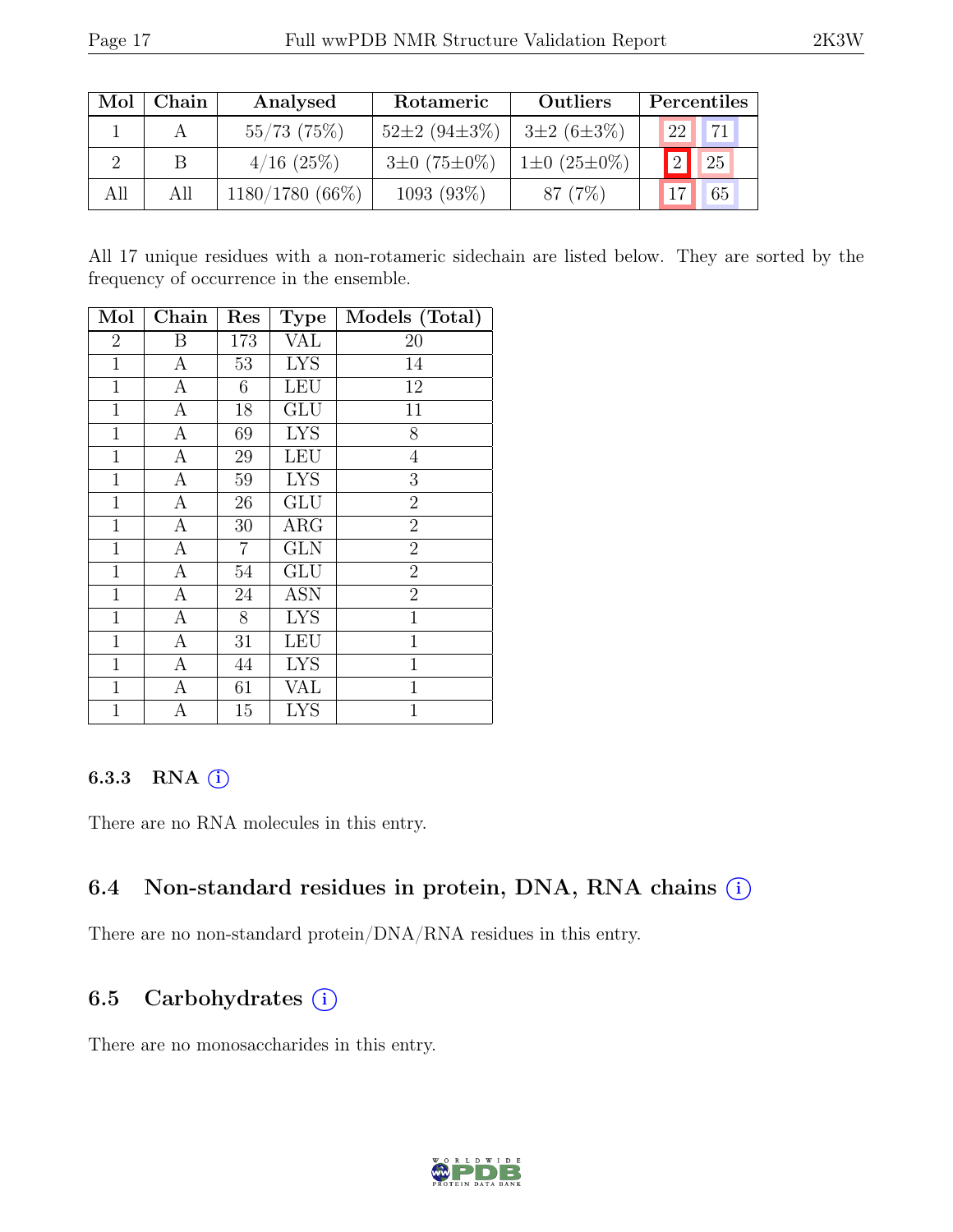### 6.6 Ligand geometry  $(i)$

There are no ligands in this entry.

## 6.7 Other polymers  $(i)$

There are no such molecules in this entry.

### 6.8 Polymer linkage issues (i)

There are no chain breaks in this entry.